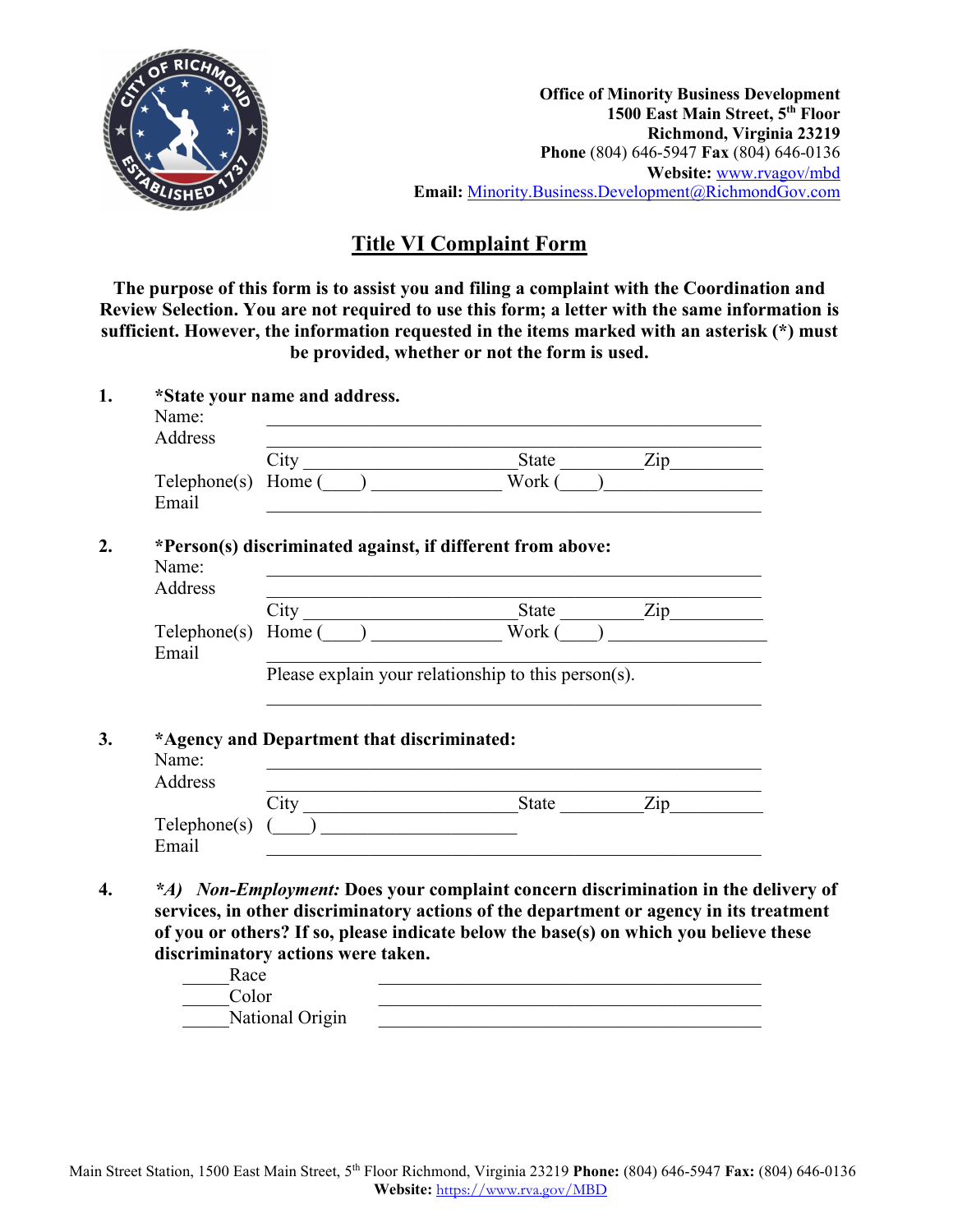|                      | Color<br>National Origin                                                                                                                                                                                                                                                                                                                 |                                                                                                                                                                                     | <u> 1989 - Johann John Stone, mars et al. 1989 - John Stone, mars et al. 1989 - John Stone, mars et al. 1989 - John Stone</u><br><u> 1989 - Johann John Stoff, deutscher Stoffen und der Stoffen und der Stoffen und der Stoffen und der Stoffen</u> |
|----------------------|------------------------------------------------------------------------------------------------------------------------------------------------------------------------------------------------------------------------------------------------------------------------------------------------------------------------------------------|-------------------------------------------------------------------------------------------------------------------------------------------------------------------------------------|------------------------------------------------------------------------------------------------------------------------------------------------------------------------------------------------------------------------------------------------------|
| complaint?           | What is the most convenient time and place for us to contact you about this                                                                                                                                                                                                                                                              |                                                                                                                                                                                     |                                                                                                                                                                                                                                                      |
| Name:                | If we will not be able to reach you directly, you may wish to give us the name and<br>phone number of a person who can tell us how to reach you and/or provide<br>information about your complaint:                                                                                                                                      |                                                                                                                                                                                     |                                                                                                                                                                                                                                                      |
|                      | <u> 1989 - Johann Stein, marwolaethau a bhann an t-Amhain Aonaichte ann an t-Amhain Aonaichte ann an t-Amhain Ao</u><br>Telephone(s) $\overline{(\ )}$                                                                                                                                                                                   |                                                                                                                                                                                     |                                                                                                                                                                                                                                                      |
| Name:<br>Address     | If you have an attorney representing you concerning the matters raised in this<br>complaint, please provide the following information:<br><u> 1989 - Johann Stein, marwolaethau a bhann an t-Amhain an t-Amhain an t-Amhain an t-Amhain an t-Amhain an t-A</u>                                                                           |                                                                                                                                                                                     |                                                                                                                                                                                                                                                      |
| Telphone(s)<br>Email |                                                                                                                                                                                                                                                                                                                                          |                                                                                                                                                                                     |                                                                                                                                                                                                                                                      |
|                      | *To your best recollection, on what date(s) did the alleged discrimination take place?<br>Earliest date of discrimination<br>Most recent date of discrimination                                                                                                                                                                          | <u> 1989 - Johann Barn, mars ar breithinn ar breithinn ar breithinn ar breithinn ar breithinn ar breithinn ar br</u><br><u> 1989 - Johann Barn, mars ann an t-Amhair ann an t-A</u> |                                                                                                                                                                                                                                                      |
|                      | Complaints of discrimination must generally be filed within 180 days of the alleged<br>discrimination. If the most recent date of discrimination, listed above, is more than<br>180 days ago, you may request a waiver of the filing requirement. If you wish to<br>request a waiver, please explain the delay in filing your complaint. |                                                                                                                                                                                     |                                                                                                                                                                                                                                                      |
|                      |                                                                                                                                                                                                                                                                                                                                          |                                                                                                                                                                                     |                                                                                                                                                                                                                                                      |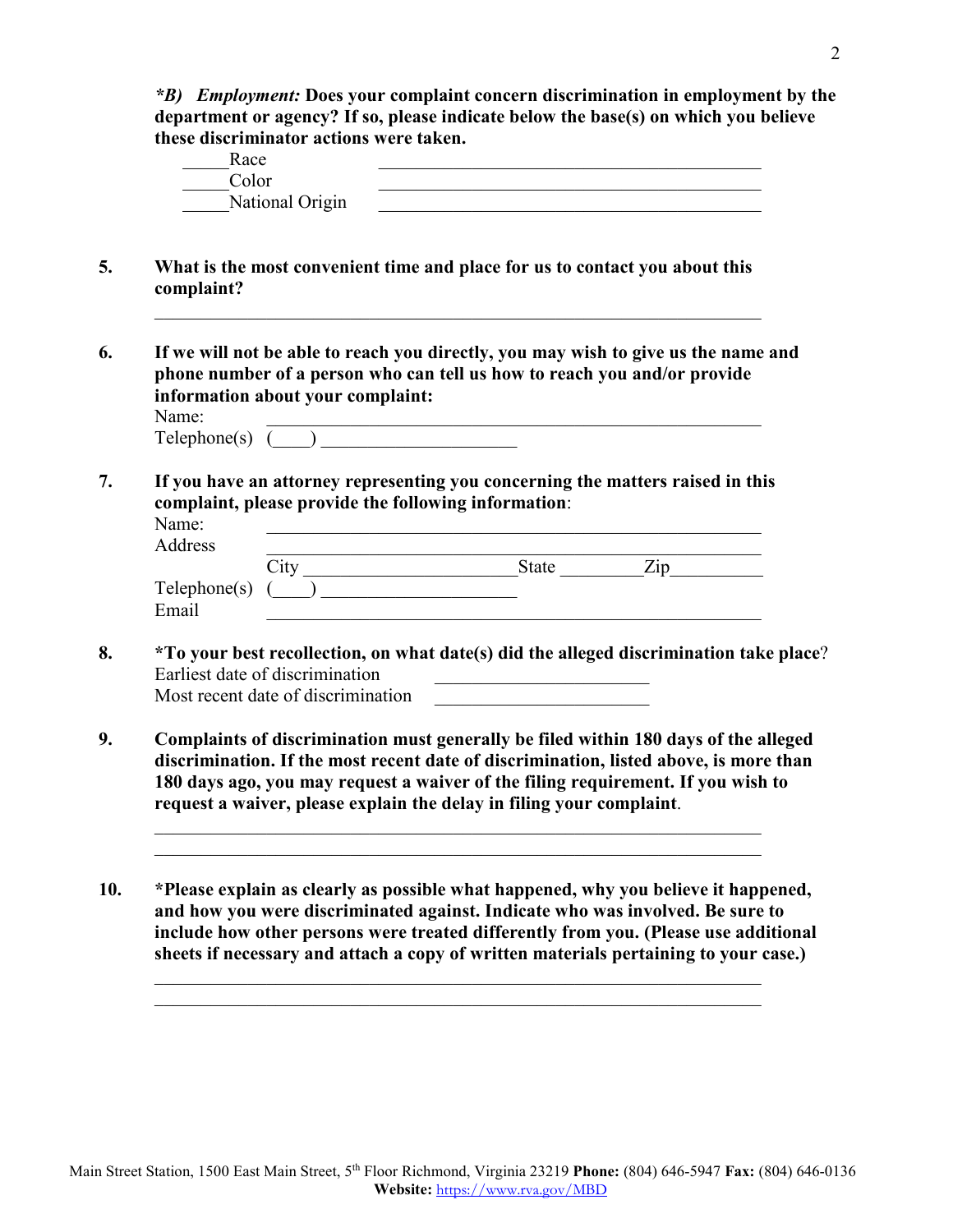- **11. The laws we enforce prohibit recipients of Department of Justice (DOJ) funds from intimidating or retaliating against anyone because he or she has either taken action or participated in action to secure rights protected by these laws. If you believe that you have been retaliated against (i.e., separate from the discrimination alleged in #10), please explain the circumstances below. Be sure to explain what actions you took which you believe were the basis for the alleged retaliation.**
- **12. Please list below any persons (i.e., witnesses, fellow employees, supervisors, or others), if known, whom we may contact for additional information to support or clarify your complaint**.

 $\mathcal{L}_\mathcal{L}$  , and the contribution of the contribution of the contribution of the contribution of the contribution of the contribution of the contribution of the contribution of the contribution of the contribution of

| Name | <b>Address</b> | <b>Telephone</b> |
|------|----------------|------------------|
|      |                |                  |
|      |                |                  |
|      |                |                  |
|      |                |                  |
|      |                |                  |

**13. Do you have any other information that you think is relevant to our investigation of your allegations?**

 $\mathcal{L}_\mathcal{L}$  , and the contribution of the contribution of the contribution of the contribution of the contribution of the contribution of the contribution of the contribution of the contribution of the contribution of

 $\mathcal{L}_\mathcal{L}$  , and the contribution of the contribution of the contribution of the contribution of the contribution of the contribution of the contribution of the contribution of the contribution of the contribution of

**14. What remedy are you seeking for the alleged discrimination?**

Against what agency and department or program was it filed?

**15. Have you (or the person discriminated against) filed the same or any other complaints with other offices of the Department of Justice (including the Office of Justice Programs, Federal Bureau of Investigation, etc.)?** Yes No

If so, do you remember the Complaint Number?

| Name:                | Against what agency and department or program was it med? |       |                                   |
|----------------------|-----------------------------------------------------------|-------|-----------------------------------|
| Address              |                                                           |       |                                   |
|                      |                                                           | State | $\mathop{\mathrm {Zip}}\nolimits$ |
|                      | $\text{Telephone}(s)$ ( $\qquad$ )                        |       |                                   |
| Date of Filing:      |                                                           |       | DOJ Agency:                       |
|                      | Briefly, what was the complaint about?                    |       |                                   |
|                      |                                                           |       |                                   |
| What was the result? |                                                           |       |                                   |
|                      |                                                           |       |                                   |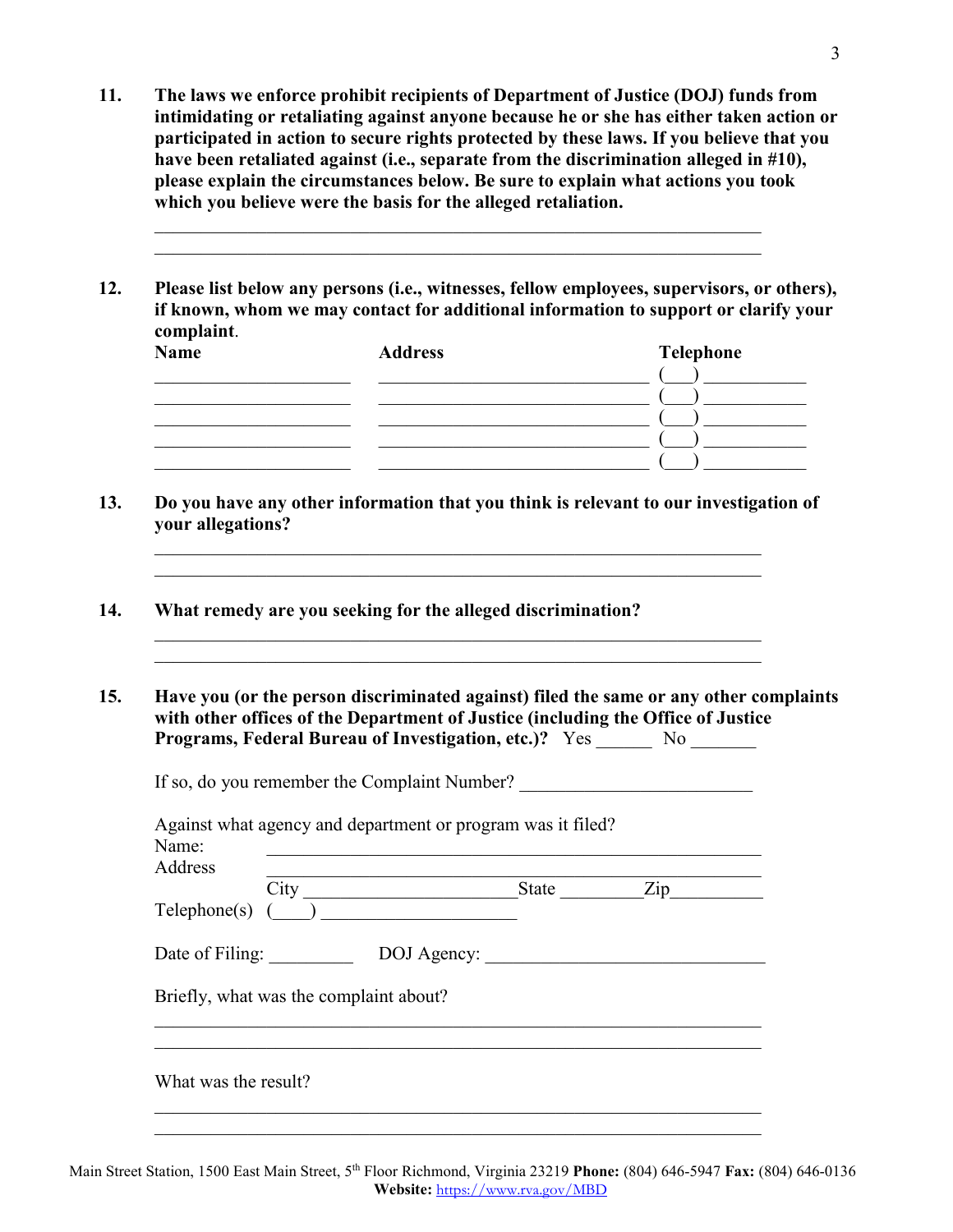- **16. Have you filed or do you intend to file a charge or complaint concerning the matters raised in the compliant with any of the following?**
	- U.S. Equal Employment Opportunity Commission
	- \_\_\_\_\_ Federal or State Court
	- Your State or Local Human Relations/Rights Commission
	- Grievance or complaint office
- **17. If you have already filed a charge or complaint with an agency indicated in #16, above, please provide the following information (attach additional pages if necessary):** Agency

| Date Filed                     |  |
|--------------------------------|--|
| Sex Case or Docket Number      |  |
| Date of Trial/Hearing Religion |  |
| Location of Agency/Court       |  |
| Name of Investigator           |  |
| Status of Case                 |  |
| Comments:                      |  |
|                                |  |
|                                |  |

**18. While it is not necessary for you to know about aid that agency or institution you are filing against receives from the Federal government, if you know of any Department of Justice funds or assistance received by the program or department in which the alleged discrimination occurred, please provide that information below.**

 $\mathcal{L}_\mathcal{L}$  , and the contribution of the contribution of the contribution of the contribution of the contribution of the contribution of the contribution of the contribution of the contribution of the contribution of  $\mathcal{L}_\mathcal{L}$  , and the contribution of the contribution of the contribution of the contribution of the contribution of the contribution of the contribution of the contribution of the contribution of the contribution of

 $\mathcal{L}_\mathcal{L}$  , and the contribution of the contribution of the contribution of the contribution of the contribution of the contribution of the contribution of the contribution of the contribution of the contribution of

- **19. How did you learn that you could file this complaint?**
- **20. If your complaint has already been assigned a DOJ complaint number, please provide us with that number: \_\_\_\_\_\_\_\_\_\_\_\_\_\_\_\_\_\_\_\_\_\_\_\_\_\_\_\_\_\_**